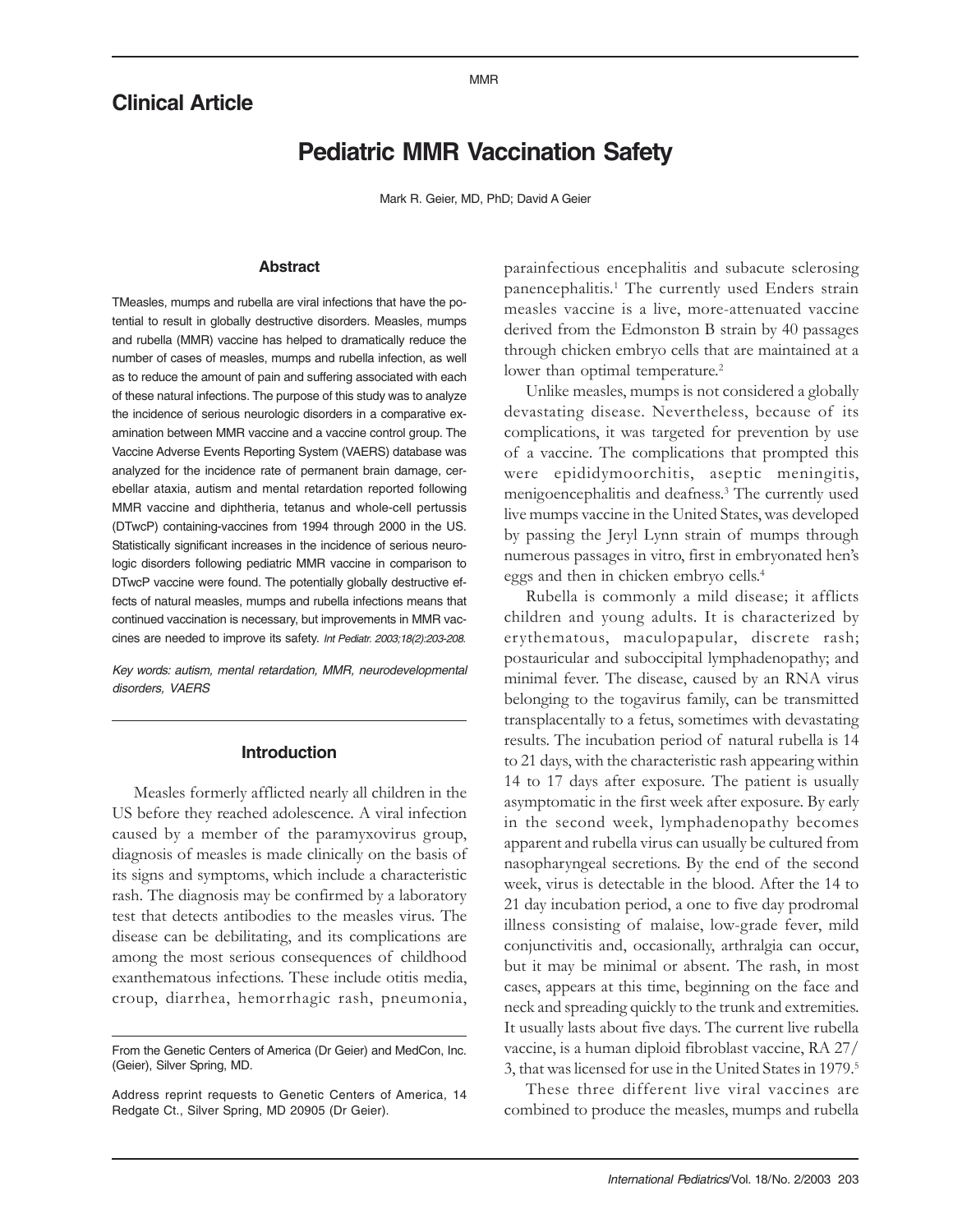(MMR) vaccine analyzed in this study. The American Academy of Pediatrics recommends that MMR vaccine be given at age 15 months and at entry into middle or junior high school. The Advisory Committee on Immunization Practices recommends that MMR be administered at 15 months and then again at school entry at age four to six years. The strength of the US MMR vaccination program has helped to dramatically reduce the number of cases of measles, mumps and rubella infection, as well as to reduce the pain and suffering associated with each of these natural infections. Despite the undoubtable positive effects of MMR vaccination, there have been a number of recent publications that implicate the potential for debilitating serious reactions following pediatric immunization with MMR vaccine.<sup>6-8</sup>

The purpose of this analysis was to analyze the incidence rate of serious neurologic symptoms following primary pediatric MMR immunization of children based upon analysis of the Vaccine Adverse Event Reporting System (VAERS) database. The VAERS database is an epidemiologic database that has been maintained by the Centers for Disease Control and Prevention (CDC) since 1990. All adverse reactions following vaccines are to be reported to this database as mandated by US law. The CDC requires written and telephonic confirmation of all serious adverse reactions and follows up serious reactions one-year latter to determine whether or not the patient had fully recovered. We and the VAERS Working Group of the CDC, analyze and publish epidemiologic studies based upon review of the VAERS database. The VAERS working group has stated that VAERS is simple for reporters to use, flexible by design and that its data are available in a timely fashion.<sup>9</sup>

### **Materials and Methods**

In this study, the VAERS database was analyzed retrospectively for serious neurologic symptoms following primary pediatric MMR immunization from 1994 through 2000 that developed within 30 days among those residing in the US. The serious neurologic adverse reactions analyzed included: cerebellar ataxia, autism, mental retardation and permanent brain damage. Descriptions of adverse reactions relied upon those reporting them and were defined by the reporting fields contained in the VAERS database. The calculated incidence rates were obtained from the estimates of the Biological Surveillance Summaries received from the CDC, and by analyzing the number of children in each year's birth cohort from 1994 through 2000 and from the CDC estimates of the percent coverage of each yearly birth cohorts with primary pediatric MMR vaccination.

The estimates indicate that 24,825,174 doses of primary MMR vaccine were administered from 1994 through 2000. Diphtheria, Tetanus and whole-cell pertussis (DTwcP) containing-vaccine serious neurologic reactions (a control) reported to VAERS from 1994 through 2000 that developed within 30 days among those residing in the US were analyzed. The CDC estimates indicate that 63,035,269 doses of DTwcP were administered from 1994 through 2000. The incidence rates of serious neurologic reactions following DTwcP vaccine recipients provided a background rate to compare against the incidence rates of serious neurologic reactions in primary pediatric MMR vaccine recipients.

A search for the incidence rate of a specific adverse reaction to one vaccine would be expected to be similar to the incidence rate following another vaccine administered to a similarly aged population; whatever the inherent limitations in the precision of reported adverse reactions to the VAERS database, they would be expected to equally affect the VAERS submissions of both vaccines under study. Similarly, the number of doses of a type of vaccine administered, based upon the CDC estimates should be unbiased. Because of the limitations in the CDC estimates, they should apply equally to each vaccine under study. The assumption of equal reactogenicity between vaccines, forms the basis of our null hypothesis.

The incidence rate of an adverse reaction following MMR vaccine in comparison to the incidence rate of an adverse reaction following the DTwcP vaccine control group determines the relative risk, attributable risk, the percent association and statistical significance of the adverse reaction for MMR vaccine. The relative risk value is obtained by dividing the incidence rate of the adverse reaction following MMR vaccine by the incidence rate of the adverse reaction following the DTwcP vaccine control group. The attributable risk value is determined by subtracting one from the relative risk. The percent association value is calculated by dividing the relative risk value by the relative risk value plus one and multiplying this computed value by 100. Statistical significance was determined by using a  $x^2$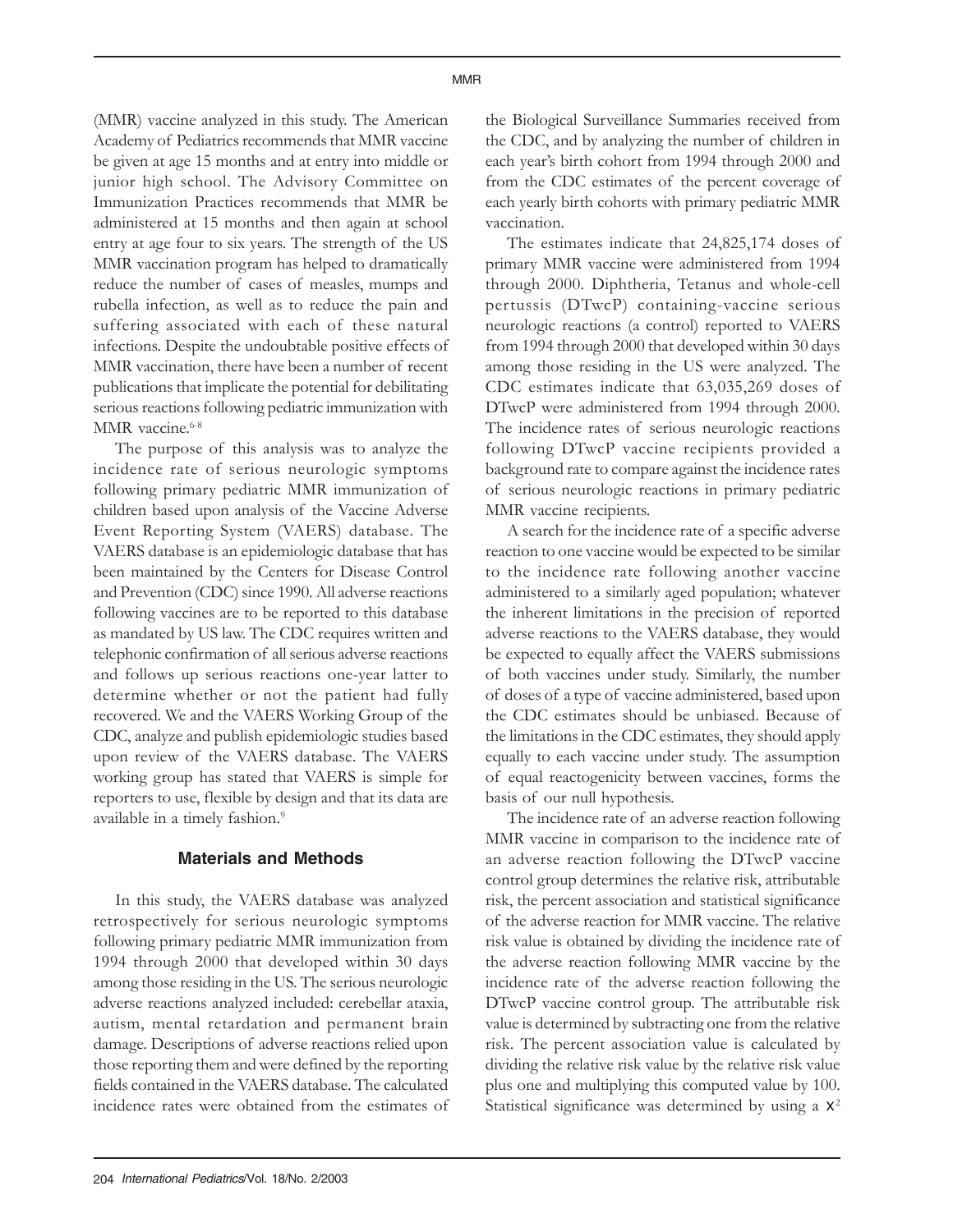2x2 contingency table, which assumed that the total number of adverse reactions following the DTwcP control vaccine and the number of doses administered for the time period examined where the expected values and the total number of adverse reactions following the primary pediatric MMR vaccine under study and the number of doses administered for the time period examined were the observed values. The statistical package contained in Corel's Ouattro Pro was used and a p value of 0.05 was accepted as statistically significant.

#### **Results**

Table 1 summarizes serious neurologic symptoms reported to the VAERS database following primary pediatric MMR vaccination. The number of male and female reaction reports, mean and standard deviation of age in years, mean and standard deviation of onset in days and incidence per million MMR vaccinations were analyzed. The male/female ratios for autism (3.6) and mental retardation (2.0) indicated that these reactions occurred more predominantly in males, whereas cerebellar ataxia and permanent brain damage were fairly evenly divided between male and female vaccine recipients. The overall mean age was approximately 1.8 years-old and the mean onset time range from about 5 to 10 days following MMR immunization. Serious neurologic illnesses were reported following DTwcP vaccine as follows: 0.22 per million DTwcP vaccines for cerebellar ataxia, 0.29 per million DTwcP vaccines for autism, 0.84 per million DTwcP vaccines for mental retardation and 0.30 per million DTwcP vaccines for permanent brain damage. Table 2, summarizes the relative risk, attributable risk, percent association, statistical significance and 95% relative risk confidence intervals for serious neurologic adverse reactions reported following primary pediatric MMR vaccination in comparison to DTwcP vaccination. Cerebellar ataxia, autism, mental retardation and permanent brain damage were all statistically significantly increased following primary MMR vaccination in comparison to DTwcP vaccination.

## **Discussion**

These results show that primary pediatric MMR vaccination in children is associated with a marked

increase in serious neurologic disorders in comparison to DTwcP vaccination. The increase is statistically significant for cerebellar ataxia, autism, mental retardation and permanent brain damage following primary pediatric MMR vaccination in comparison to DTwcP vaccination. These results are remarkable considering that DTwcP vaccination has been found by the scientific and medical communities to be responsible for permanent neurologic sequellae in children.10-13

Previous studies have also reported on serious untoward neurological disorders following measles, mumps and MMR vaccinations. These studies noted similar temporal relationships between the onset of serious neurological disorders and vaccination, as was found in this study. Weibel et al have reported that the clustering of reactions on days eight and nine following measles-containing vaccines suggests that there is casual relationship between measles vaccine and encephalopathy.8 In Denmark it has been reported that there were 24 reports of temporary gait disturbances after MMR vaccine.<sup>14</sup> The median onset following MMR vaccination was 6 days (range 3-25 days). Patient recovery occurred with a mean of 8 days (range 1-100 days), but 1 child still had gait disturbances 3 months after vaccination. Further, they observed that 8 of the 24 children had a possible cerebral disorder and 3 children seen by a pediatric neurologist were diagnosed with a cerebellar disorder and ensuing ataxia. Cerebellar ataxia has been reported after natural measles, mumps and rubella. The established rate of gait disturbances following MMR vaccine was 6 per 100,000 vaccinees. The authors reported that the symptoms usually disappeared within a few days but in some children they can last several months with cerebral involvement indicating a more severe disorder. Another study, analyzed 23 cases of neurological disorders that were reported to the CDC from January 1965 to February 1967 following 1.4 million doses of live measles vaccine.15 The mean time of onset was 8.7 days for reactions following live measles vaccine. The incidence rate of encephalitis following live measles vaccine was 1 per 643,500 immunizations and of chronic damage was 1 per 5 million immunizations. A study conducted from 1976 to 1989 in the Federal Republic of Germany analyzed the adverse effects of approximately 5.5 million doses of vaccines containing measles, some given as monovalent vaccines, some as trivalent and some as bivalent vaccines were administered.<sup>16</sup> During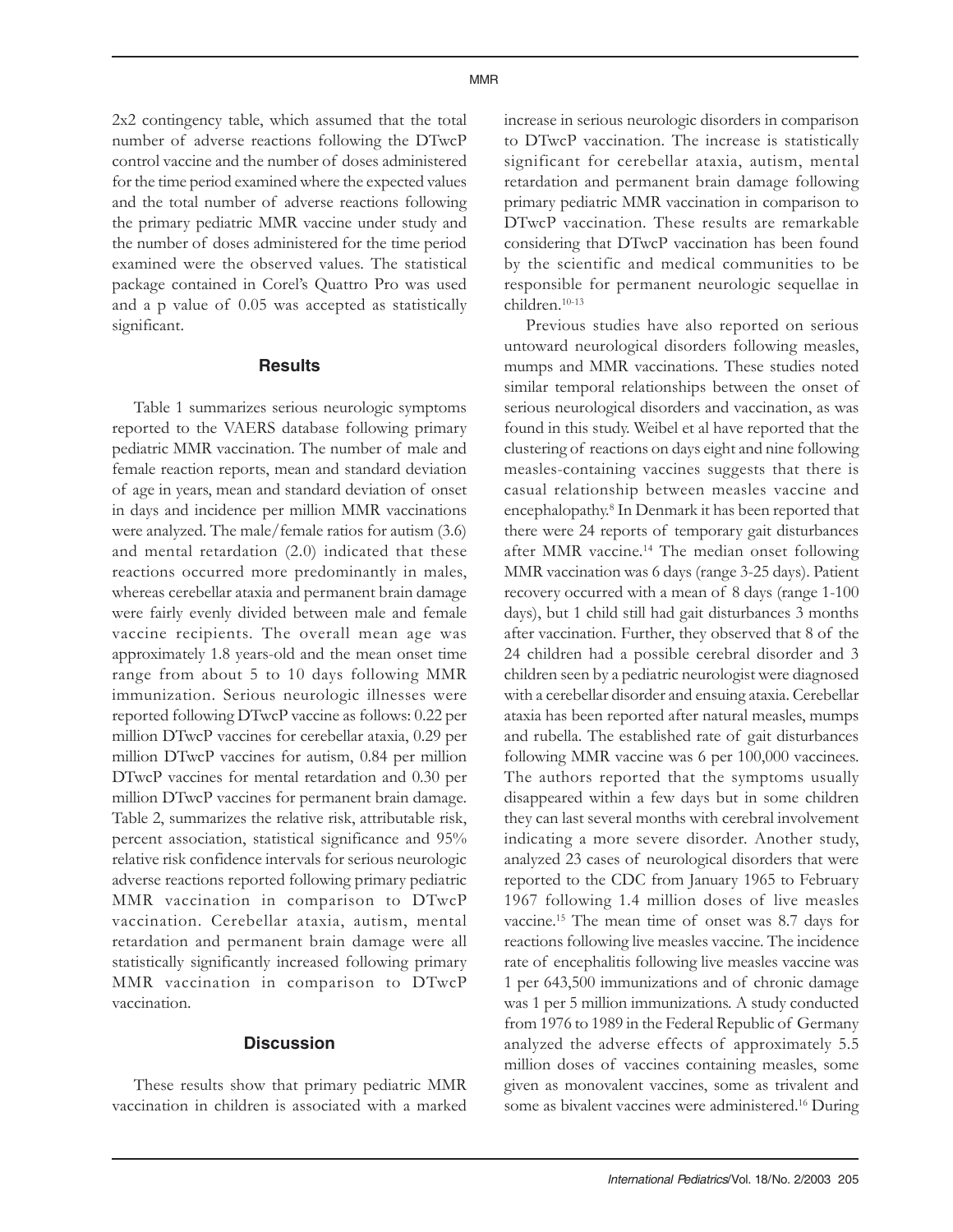| Table 1 - A summary of serious neurologic reactions following MMR vaccination |                                           |                                             |                     |                      |                                          |  |  |
|-------------------------------------------------------------------------------|-------------------------------------------|---------------------------------------------|---------------------|----------------------|------------------------------------------|--|--|
| Reaction                                                                      | Number of Male<br><b>Reaction Reports</b> | Number of Female<br><b>Reaction Reports</b> | Mean Age<br>(Years) | Mean Onset<br>(Davs) | Incidence per<br>Million MMR<br>Vaccines |  |  |

| Cerebellar Ataxia                | 23 | 21 | $1.4 + 0.66$ | $4.9 + 4.7$ | 1.8     |
|----------------------------------|----|----|--------------|-------------|---------|
| Autism                           | 29 | 8  | $1.8 + 1.1$  | $6.5 + 7.2$ | $1.5\,$ |
| <b>Mental Retardation</b>        | 23 | 12 | $1.9 + 2.0$  | $5.5 + 6.0$ | 1.4     |
| <b>Permanent Brain</b><br>Damage | 8  | 9  | $1.9 + 1.2$  | $9.7 + 8.4$ | 0.69    |
|                                  |    |    |              |             |         |

**Table 2 - A comparison of serious neurologic reactions following MMR vaccination in comparison to DTwcP vaccination**

| Type of Reaction                 | <b>Relative Risk</b> | Attributable Risk | Percent<br>Association | Statistical<br>Significance | 95% Relative Risk<br>Confidence<br>Interval |
|----------------------------------|----------------------|-------------------|------------------------|-----------------------------|---------------------------------------------|
| Cerebellar Ataxia                | 8.2                  | 7.2               | 89                     | p < 0.0001                  | 4.4 to 15                                   |
| Autism                           | 5.2                  | 4.2               | 84                     | p < 0.0001                  | $3.0 \text{ to } 9.2$                       |
| <b>Mental Retardation</b>        | 1.7                  | 0.7               | 63                     | p < 0.05                    | 1.1 to $2.6$                                |
| <b>Permanent Brain</b><br>Damage | 2.3                  | 1.3               | 70                     | p < 0.05                    | 1.2 to $4.4$                                |

this time, there were 433 spontaneous case reports of side-effects (1/12,700 doses). The most common reactions were as follows: 264 reports of fever, 159 reports of rash, 75 upper respiratory infection reports and 21 reports of conjunctivitis. These reactions occurred 7-14 days following vaccination, with 2-7 days being the next most common temporal period. There were 57 reports of parotitis between 7 days and 30 days (1 per 90,000 vaccinations), 6 reports of orchitis (1 per 1.25 million vaccinations), 11 reports of thrombocytopenia (1 per 600,000 vaccinations), 41 reports of measles seizures, all after measles-containing immunizations, 7 of these were without fever, (1 per 180,000 vaccinations), 13 reports of gait disturbances (1 per 420,000 vaccinations), 16 reports of encephalitis/meningitis (1 per 1 million vaccinations) and transient EEG changes observed in 3% of vaccinees. In a study conducted in the United States from 1963 through 1971, 84 cases of neurological disorders with onset of less than 30 days were reported after live measles virus vaccination.17 Among these 84 cases, 76% had an onset from 6 to 15 days following immunization. The authors conclude that the clustering suggests that some may have been caused by the vaccine. The incidence rate of neurological disorders

Type of

based upon this study was 1 per 1.16 million live measles vaccinations. Another study found 18 cases of neurological complications following live measles vaccine administered between 1971 to 1978 in Hamburg, Germany.18 A causal connection was assumed by the author in 14 of the cases, resulting in an incidence of 1 per 2,500 vaccinees. The author observed an incidence of 1 per 17,650 vaccinees of abortive encephalopathy following live measles vaccination.

The pathogenesis of serious neurological reactions observed following MMR vaccination in this study and in other previous studies probably reflects the direct effects of the three live viruses present in MMR vaccine. It has been observed that patients following MMR vaccination develop many of the same symptoms as if they were infected with natural measles or mumps infections. Patients following vaccination with MMR have reported the development of rashes, fevers, gastrointestinal symptoms, gait-disturbances and neurological disorders. The overall result of the similarities between natural infection and MMR vaccination means that effects of these natural viral infections must be taken seriously as possibly occurring at a low frequency following vaccination.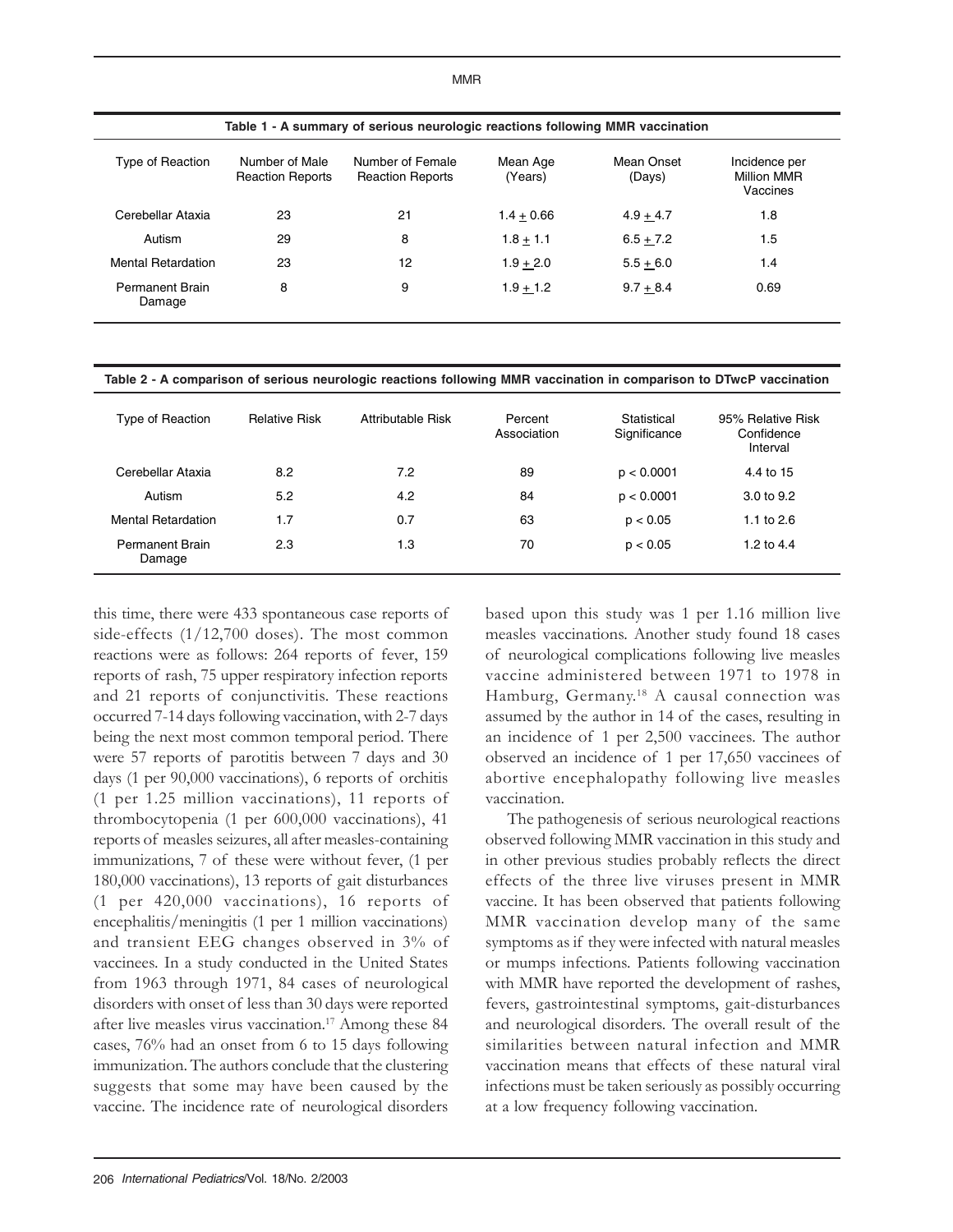It has been reported that natural exposure to live viruses can result in autism.19,20 Another study describes some of the endoscopic and pathological characteristics of children with developmental disorders.<sup>21</sup> An endoscopically and histologically consistent pattern of ileocolonic pathology has been identified in a cohort of children with developmental disorders. Illeal lymphoid nodular hyperplasia was found in 54 out of 58 (93%) affected children and 5 out of 35 (14.3%) in controls ( $p \le 0.001$ ). Histologically reactive follicular hyperplasia was present in 46 out of 52 (88.5%) in affected patients and 4 out of 19 (29%) in ulcerative colitis controls  $(p<0.01)$ . Measles virus has been associated with immunodysreglation and autism. It follows that those children vaccinated with live MMR vaccine may on rare occasions develop similar conditions.

It has recently been hypothesized that by combining the three live viral components of MMR vaccine that there is an increased severity of adverse reactions following MMR vaccination then would be expected based upon the reactogenicity profiles of each of the component vaccines of MMR vaccine administered individually.7 We have analyzed other studies that have examined the reactivity of individual components of MMR and combined MMR vaccines, and found this to be true. A Japanese study analyzed the incidence rate of meningitis following mumps vaccine and MMR vaccine.<sup>22</sup> They found that in laboratory-confirmed mumps vaccine-related meningitis patients developed an increased relative risk following MMR vaccine in comparison to mumps vaccine as follows: fever (relative risk = 4.1), vomiting (relative risk = 4.8), headache  $(relative risk = 2.0)$ , meningeal irritation signs  $(relative$ risk  $= 4.8$ ), convulsions (relative risk  $= 7.5$ ) and parotid swelling (relative risk  $= 2.0$ ). They also reported a statistically significant difference in the time interval from vaccination to the onset of meningitis following MMR vaccine in comparison mumps vaccine. Our review of a British study, revealed that there was an increased relative risk in the incidence rate of fever (relative risk  $= 1.1$ ), rash (relative risk  $= 1.6$ ) and offfood (relative risk  $= 1.4$ ) adverse reactions following MMR vaccine in comparison to measles vaccine.<sup>23</sup>

In order to alleviate many of the difficulties encountered with the MMR vaccine, we suggest that a killed MMR vaccine should be made available as it may reduce the number and severity of adverse reactions following live MMR vaccine. A study conducted in

England by the British Medical Research Council, compared the safety and efficacy of a killed measles vaccine followed by a live measles vaccine against that of a live measles vaccine.<sup>24</sup> This study involved about 10,000 children vaccinated with a killed measles vaccine followed by a live measles vaccine, 10,000 children vaccinated with live measles vaccine, and 16,000 children who were not vaccinated. The efficacy portion of this study showed that those vaccinated with the combination of a killed measles vaccine followed by a live measles vaccine developed measles at a rate of only 12 per 1,000 children six months following vaccination, whereas those vaccinated with the live measles vaccine developed measles at a rate of 16 per 1,000 children and those that went unvaccinated developed measles at a rate of 94 per 1,000 children. The safety portion of the study showed that seizures reported following 21 days vaccination occurred randomly following killed measles vaccine followed by live measles vaccine at an incidence rate of 0.7 per 1,000 children, whereas they occurred non-randomly (peak from 6-9 days) following live measles vaccine at an incidence rate of 1.9 per 1,000 children. The incidence of seizures in the unvaccinated group was 0.3 per 1,000 children. Additionally, there were marked decreases in the incidence of vomiting, malaise, rash and fever following killed measles vaccine followed by live measles vaccine in comparison live measles vaccine. The killed measles vaccine used in this study was manufactured by Pfizer Ltd. We also suggest that if the current live MMR vaccine is to remain in use that parents should have the option to have each of the components of MMR vaccine administered individually at different times.

In conclusion, this study showed a highly statistically significant increase in serious neurologic conditions following primary pediatric MMR vaccination in comparison to a DTwcP vaccine control group. This finding confirms and extends a number of previous studies showing that patients are at increased risk for developing serious neurologic disorders for about 5- 10 days following pediatric MMR vaccination. The pathogenesis of these reactions appears to follow a similar course as in the natural viral infections. In order to alleviate the potential for serious neurologic disorders following primary pediatric MMR vaccination, we recommend that killed MMR vaccine be made available. If live MMR vaccine is to be used, parents should have the option to have each viral component of MMR vaccine administered separately.